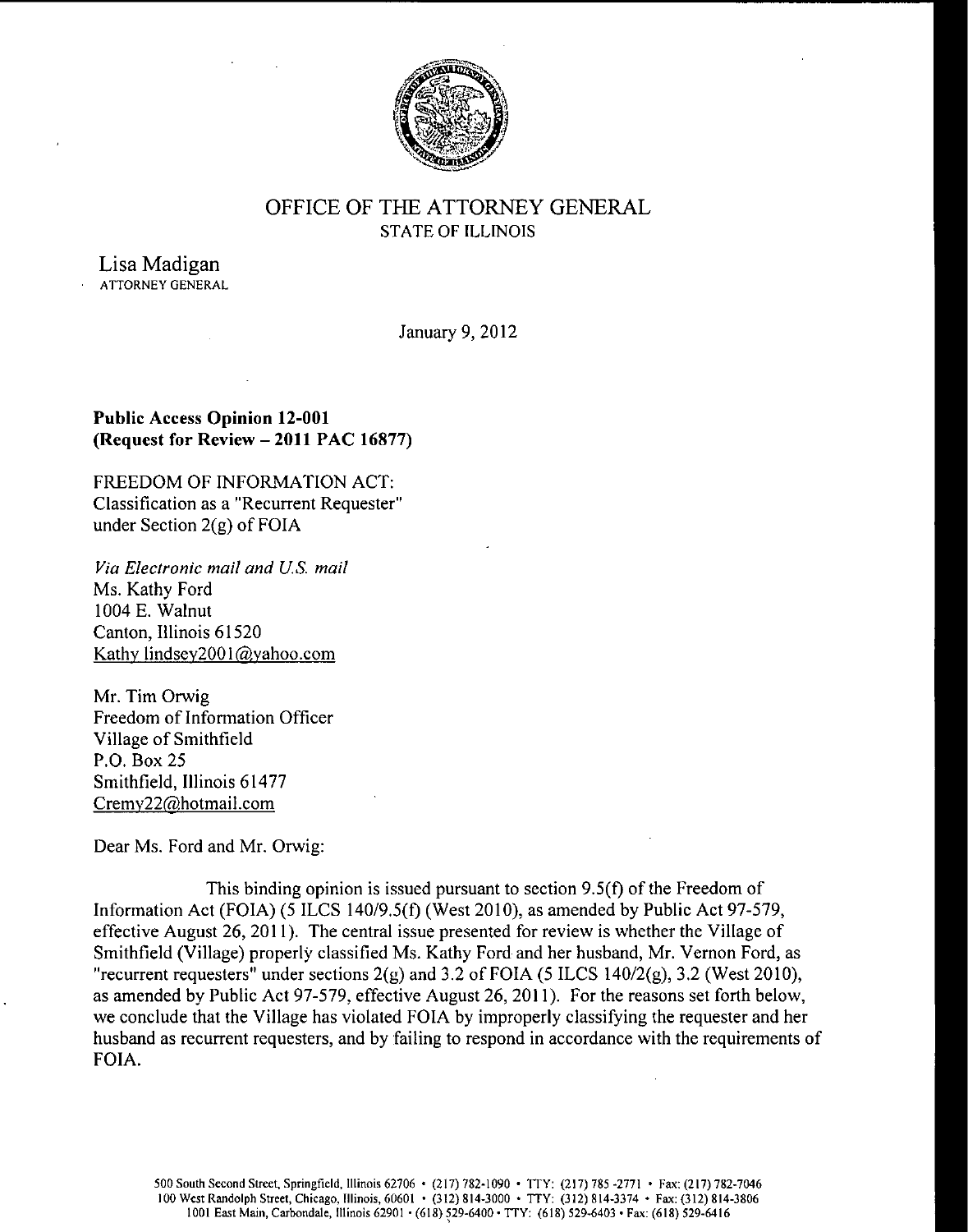## BACKGROUND

#### Facts

On September 14, 2011, Ms. Ford submitted a ten-part FOIA request to the Village seeking copies of minutes, agendas, and other information concerning several different meetings, copies of certain laws and other documents, access to view financial records and checks, and suggestions for more timely acknowledgment of FOIA requests by the Village.'

The Village responded to Ms. Ford's request on September 21, 2011, in a letter which stated, in its entirety:

> You and your husband, Vernon Ford, have been classified as Recurrent Requesters" under Subsection G, Section <sup>2</sup> of HB1716. Therefore, as stated in Section 3.2 of HB 1716, we will respond to your request within 21 business days of receipt.<sup>2</sup>

On September 23, 2011, the Public Access Bureau received Ms. Ford's Request for Review challenging the Village's classification of her and her husband as recurrent requesters.<sup>3</sup> We forwarded a copy of Ms. Ford's Request for Review to the Village on October 11, 2011, and asked for <sup>a</sup> detailed explanation of its basis for classifying Ms. Ford as <sup>a</sup> recurrent requester.<sup>4</sup> The Village responded to Ms. Ford's FOIA request on October 12, 2011, furnishing her with certain records, and denying other portions of the request because the Village did not have records, or because the request asked a question.<sup>5</sup>

<sup>1</sup>Letter from Kathy Ford to Village of Smithfield FOIA Officer (September 14, 2011).

<sup>2</sup>Letter from Tim Orwig, FOIA Officer, Village of Smithfield, to Kathy Ford (September 21,

2011).

<sup>3</sup>Letter from Kathy Ford to the Attorney General, State of Illinois (September 23, 2011).

<sup>4</sup>Letter from Matthew C. Rogina, Assistant Attorney General, Public Access Bureau, to Tim Orwig, FOIA Officer, Village of Smithfield( October 11, 2011).

<sup>5</sup> Letter from Tim Orwig, FOIA Officer, Village of Smithfield, to Kathy Ford (October 12, 2011)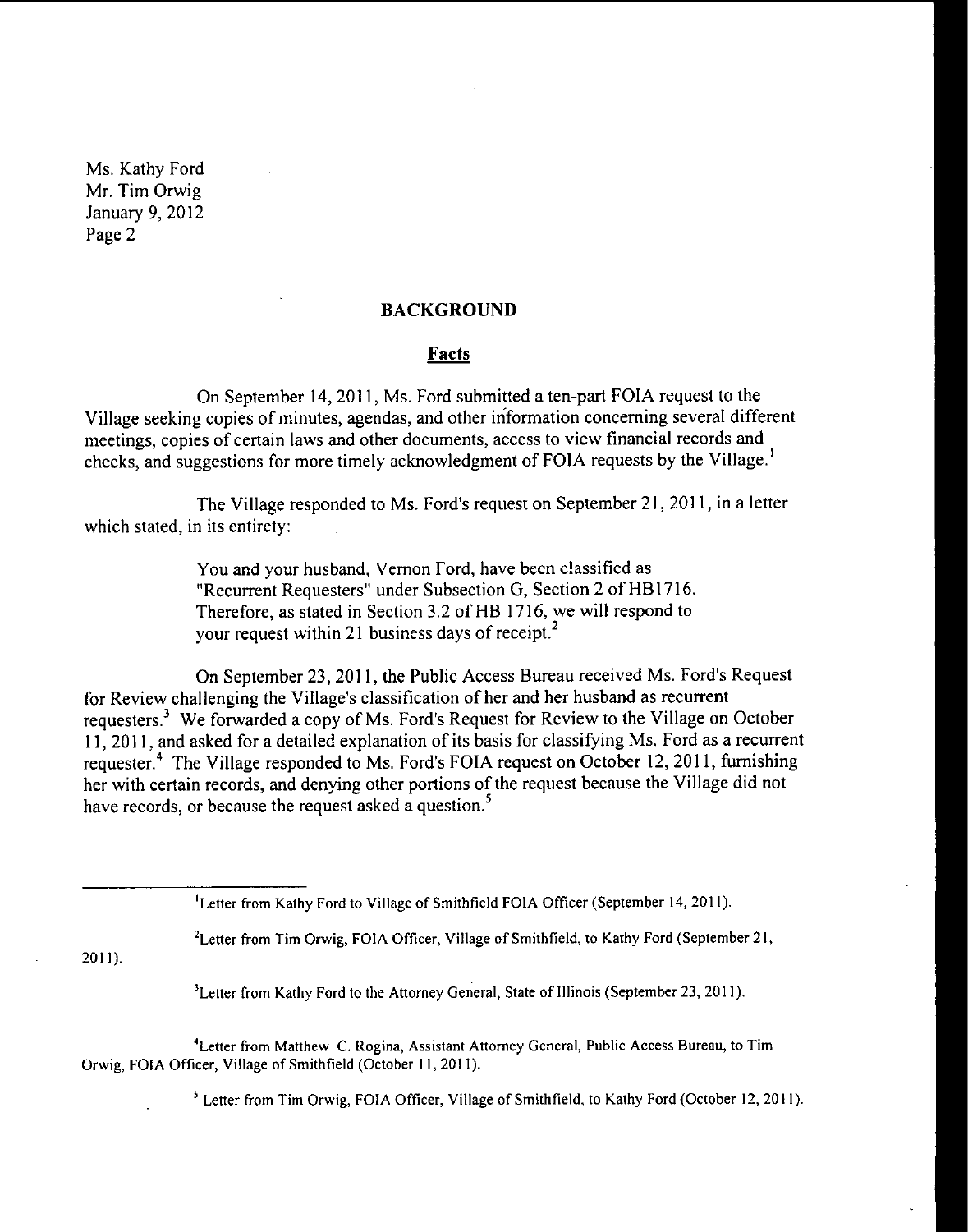On November 15, 2011, this office extended the time within which to issue a binding opinion by 30 business days pursuant to section 9.5(f) of FOIA.  $6$  On November 16, 2011, the Village responded to our request for an explanation, asserting that Vernon and Kathy Ford had sent numerous FOIA requests over the past year, and enclosing copies of <sup>14</sup> FOIA requests.<sup>7</sup> As further justification for its position, the Village asserted that: 1) the requests are usually in the same envelope and the responses mailed to the same address; and 2) because Vernon and Kathy Ford had submitted "an excess of Requests for Review" to the Attorney General's Office, mostly sent in by Ms. Ford, Mr. and Ms. Ford should be "classified as a single entity" and should "remain classified as Recurrent Requesters."

We forwarded a copy of the Village's response letter to Ms. Ford on November 28, 2011.<sup>8</sup> On December 4, 2011, Ms. Ford responded to the Village's answer and asserted that she and her husband should not be bundled as a single entity, nor had she submitted the number of requests statutorily required to be treated as a recurrent requester under section  $2(g)$  of FOIA.<sup>9</sup> Further, Ms. Ford had obtained copies of all of the FOIA requests that she and her husband had submitted to the Village in order to determine why they were being classified as recurrent requesters, and included those copies with her response.<sup>10</sup> Our review of those requests reveals that Kathy Ford alone sent 10 FOIA requests to the Village between October 12, 2010, and September 14, 2011, including the September 14, 2011, request.<sup>11</sup> Kathy and Vernon Ford sent one joint request on January 12, 2011. Vernon Ford alone sent <sup>3</sup> FOIA requests, dated September 8, 2010, October 14, 2010, and August 10, 2011, to the Village.

<sup>8</sup>Letter from Matthew C. Rogina, Assistant Attorney General, Public Access Bureau to Kathy Ford and Tim Orwig( November 28, 2011).

9Letter from Kathy Ford to Matthew Rogina, Assistant Attorney General, Public Access Bureau December 4, 2011).

<sup>10</sup>We note that the 14 FOIA requests that Ms. Ford sent us are identical to those that the Village had furnished to us. Thus, the parties do not dispute who sent each request or the dates on which the requests were submitted.

<sup>11</sup>The dates of Ms. Ford's FOIA requests are October 12, 2010; November 10, 2010; January 20, 2011; February 9, 2011; February 23, 2011; July 7, 2011; July 13, 2011; August 10, 2011; August 10, 2011; and September 14, 2011.

<sup>&</sup>lt;sup>6</sup>Letter from Matthew C. Rogina, Assistant Attorney General, to Tim Orwig, FOIA Officer, Village of Smithfield, and Kathy Ford ( November 15, 2011).

<sup>&</sup>lt;sup>7</sup>Letter from Tim Orwig, FOIA Officer, Village of Smithfield, to Matthew C. Rogina, Assistant Attorney General, Public Access Bureau( November 16, 2011).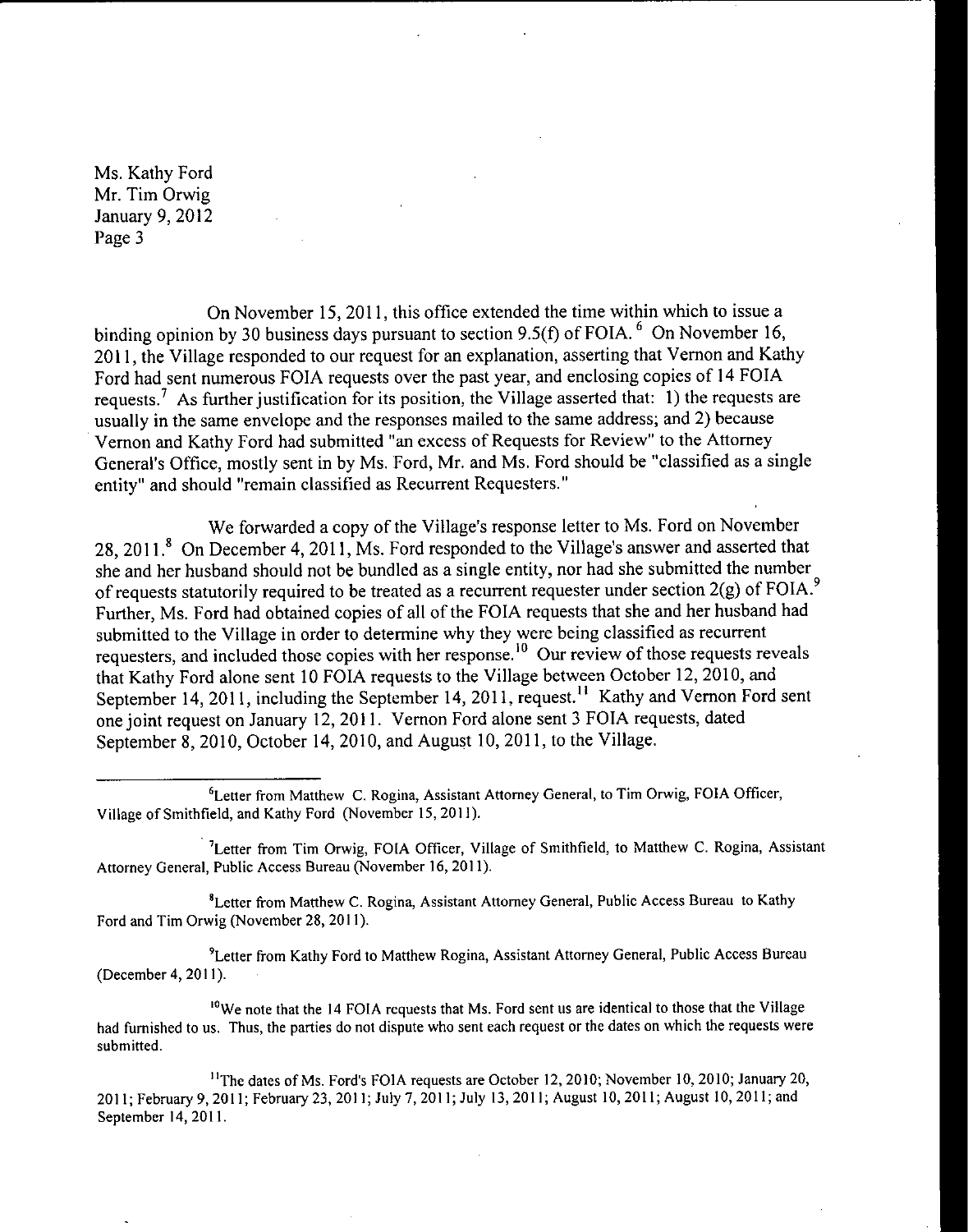### Relevant Provisions of FOIA

The amendments to FOIA contained in Public Act 97-579 adding the "recurrent" requester" provisions became effective on August 26, 2011. Section  $2(g)$  of FOIA defines a "recurrent requester" as a person who, "in the 12 months immediately preceding the request, has submitted to the same public body (i) a minimum of 50 requests for records, (ii) a minimum of <sup>15</sup> requests for records within <sup>a</sup> 30- day period, or (iii) a minimum of <sup>7</sup> requests for records within a 7-day period." The statute also specifically defines a "request" as "a written document or oral request, of the public body chooses to honor oral requests) that is submitted to <sup>a</sup> public body via personal delivery, mail, telefax, electronic mail, or other means available to the public body and that identifies the particular public records the requester seeks and provides that "[o]ne request may identify multiple records to be inspected or copied."  $5$  ILCS 140/2(g) (West 2010), as amended by Public Act 97-579, effective August 26, 2011.

Section 3.2 of FOIA sets out the procedures that a public body must follow if it intends to treat an individual as a recurrent requester. First, a public body must, within five days after receiving a FOIA request, notify the requester:

> i) that the public body is treating the request as a request under subsection (g) of Section 2, (ii) of the reasons why the public body is treating the request as a request under subsection  $(g)$  of Section 2, and (iii) that the public body will send an initial response within <sup>21</sup> business days after receipt in accordance with subsection (a) of this Section. The public body shall also notify the requester of the proposed responses that can be asserted pursuant to subsection ( a) of this Section. 5 ILCS 140/3.2(b) (West 2010), as amended by Public Act 97-579, effective August 26, 2011.

Second, the public body must respond to the requester within 21 business days after receipt of the request as follows:

> [T] he response shall (i) provide to the requester an estimate of the time required by the public body to provide the records requested and an estimate of the fees to be charged, which the public body may require the person to pay in full before copying the requested documents, (ii) deny the request pursuant to one or more of the exemptions set out in this Act, (iii) notify the requester that the request is unduly burdensome and extend an opportunity to the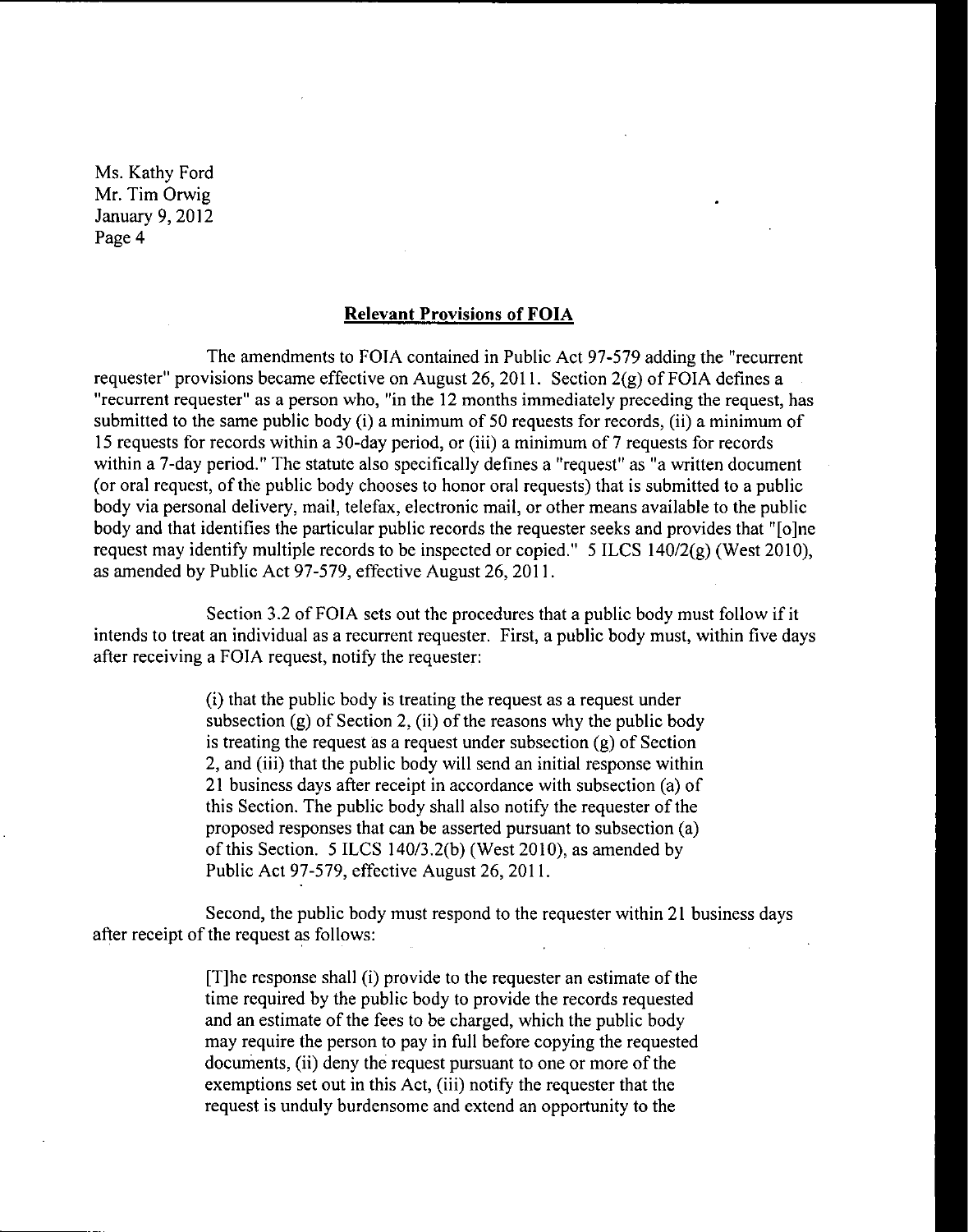> requester to attempt to reduce the request to manageable proportions, or (iv) provide the records requested. 5 ILCS 140/3.2(a) (West 2010), as amended by Public Act 97-579, effective August 26, 2011.

Section 3.2(c)(5 ILCS 140/3.2(c)(West 2010), as amended by Public Act 97-579, effective August 26, 2011) requires that unless <sup>a</sup> public record is exempt from disclosure, a public body shall comply with <sup>a</sup> request within <sup>a</sup> reasonable period considering the size and complexity of the request.

Thus, in order to lawfully classify a person as a recurrent requester under FOIA a public body must:

> 1) Properly calculate the number of FOIA requests made to determine whether any of the three categories identified in section  $2(g)$  is applicable;

2) If the number of requests during the requisite time period meets or exceeds the statutory threshold, notify the person within <sup>5</sup> days of the request that he or she is being treated as a recurrent requester. Notification must include the public body's reasons for treating the requester as a recurrent requester, a statement that the public body will provide an initial response within <sup>21</sup> days of receipt of the request, and an explanation of the different responses that may be asserted; and

3) Send an initial response within 21 days either: 1) advising the requester when the public body expects to respond and the estimated fees; 2) denying the request; 3) advising the requester that the request is unduly burdensome; or 4) providing the requested records.

## ANALYSIS

#### Issues

This request for review raises three issues: 1) whether the Village can count FOIA requests by Vernon Ford in calculating Ms. Ford's total number of FOIA requests for purposes of section 2(g); 2) whether the number of requests Ms. Ford has submitted qualifies her as a " recurrent requester," as defined in FOIA; and 3) whether the Village followed the requirements of FOIA when it notified Ms. Ford that she and her husband were being treated as recurrent requesters?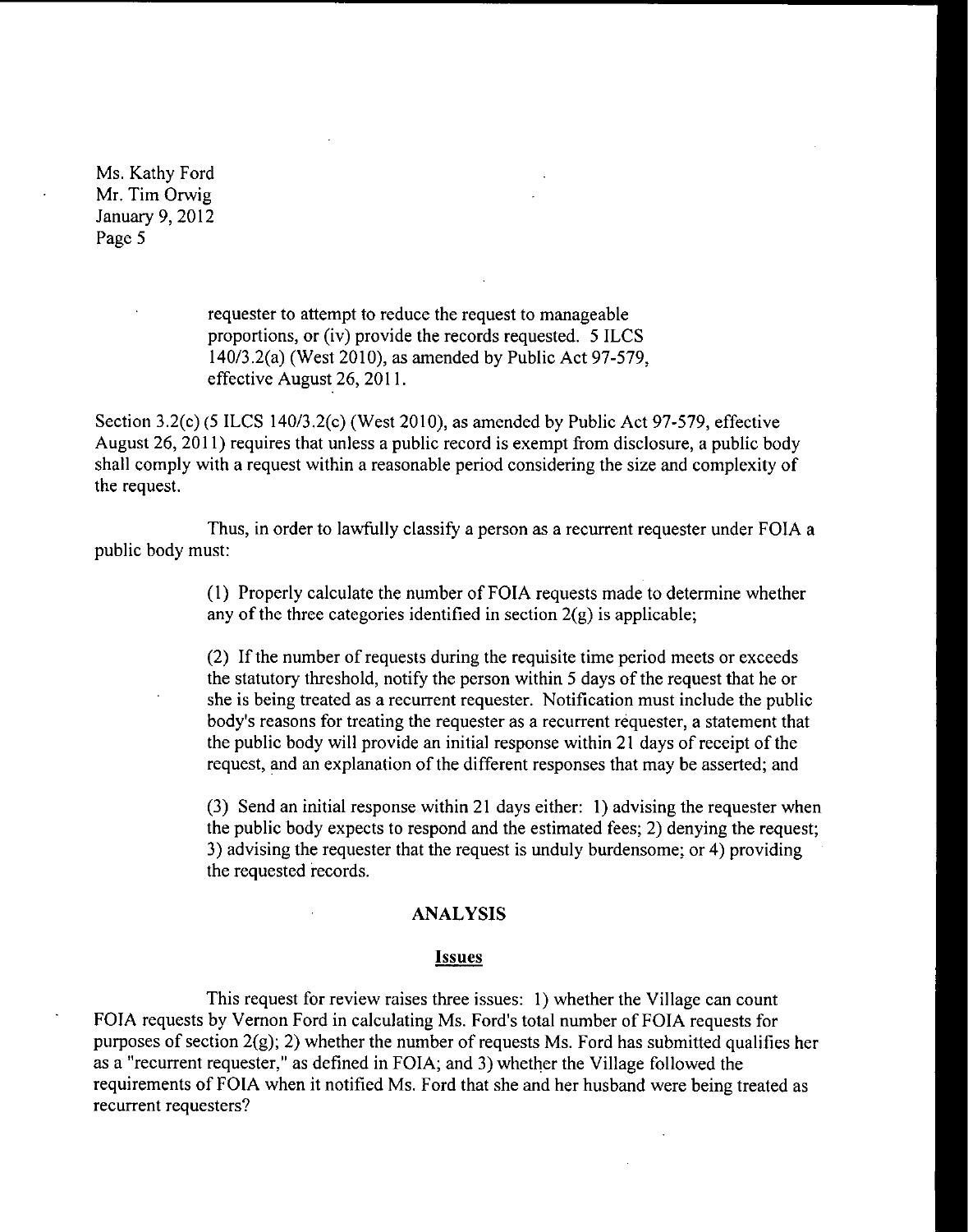## Requests Submitted by Requester's Husband

In applying the recurrent requester guidelines, the Village included three FOIA requests submitted by Mr. Ford and one joint request by Mr. and Ms. Ford when calculating Ms. Ford's total number of FOIA requests. Although we agree that the joint request may be included, the requests by Mr. Ford cannot be counted. The Village reasoned that requests from each individual came in one envelope and its responses were sent to the same address. The Village also asserted that the Fords had submitted "excessive" Requests for Review to the Public Access Counselor and most were sent by Ms. Ford. These facts, assuming they are accurate, are not sufficient to conclude that the requests are attributable to one person.

Section  $2(g)$  of FOIA defines a recurrent requester as a "person." "Person" is defined, for purposes of FOIA, as "any individual, corporation, partnership, firm, organization or association, acting individually or as a group." 5 ILCS 140/2(b) (West 2010), as amended by Public Act 97-579, effective August 26, 2011. Ms. Ford asserts that her requests and that of her husband are separate, unless they submit the request jointly. Nothing in the statute permits the Village to aggregate the separate requests of two individuals for purposes of section  $2(g)$  simply because the individuals are married or live at the same address. The Village did not act in accordance with the requirements of FOIA when it considered requests made by Mr. Ford in determining whether Ms. Ford was <sup>a</sup> recurrent requester. Even if Ms. Ford had submitted the number of requests required to be considered a recurrent requester, the Village would still have acted improperly by labeling Mr. Ford as a recurrent requester based on his wife's requests. Additionally, although the Village notes that Ms. Ford has submitted Requests for Review to the Public Access Counselor, nothing in the statute allows the Village to consider Requests for Review filed with the Public Access Counselor when calculating the number of FOIA requests under section  $2(g)$ .

#### Number of FOIA Requests Submitted and Requirements of Section 2(g)

With respect to the number of FOIA requests actually submitted by Ms. Ford and whether those fit into any of the categories in section  $2(g)$ , the parties agree on the dates of the requests, and the first request submitted by Ms. Ford after the recurrent requester amendment became effective was September 14, 2011. Ms. Ford's <sup>11</sup> requests in the year prior to her September 14, 2011, request does not even approach section  $2(g)$ 's minimum requirement of 50 FOIA requests in one year to be treated as a recurrent requester. Even erroneously aggregating all requests from the Fords that the Village had received within one year, 14 requests clearly does not equal the statutory thresholds of <sup>50</sup> requests within <sup>a</sup> year, <sup>15</sup> requests in <sup>30</sup> days, or <sup>7</sup>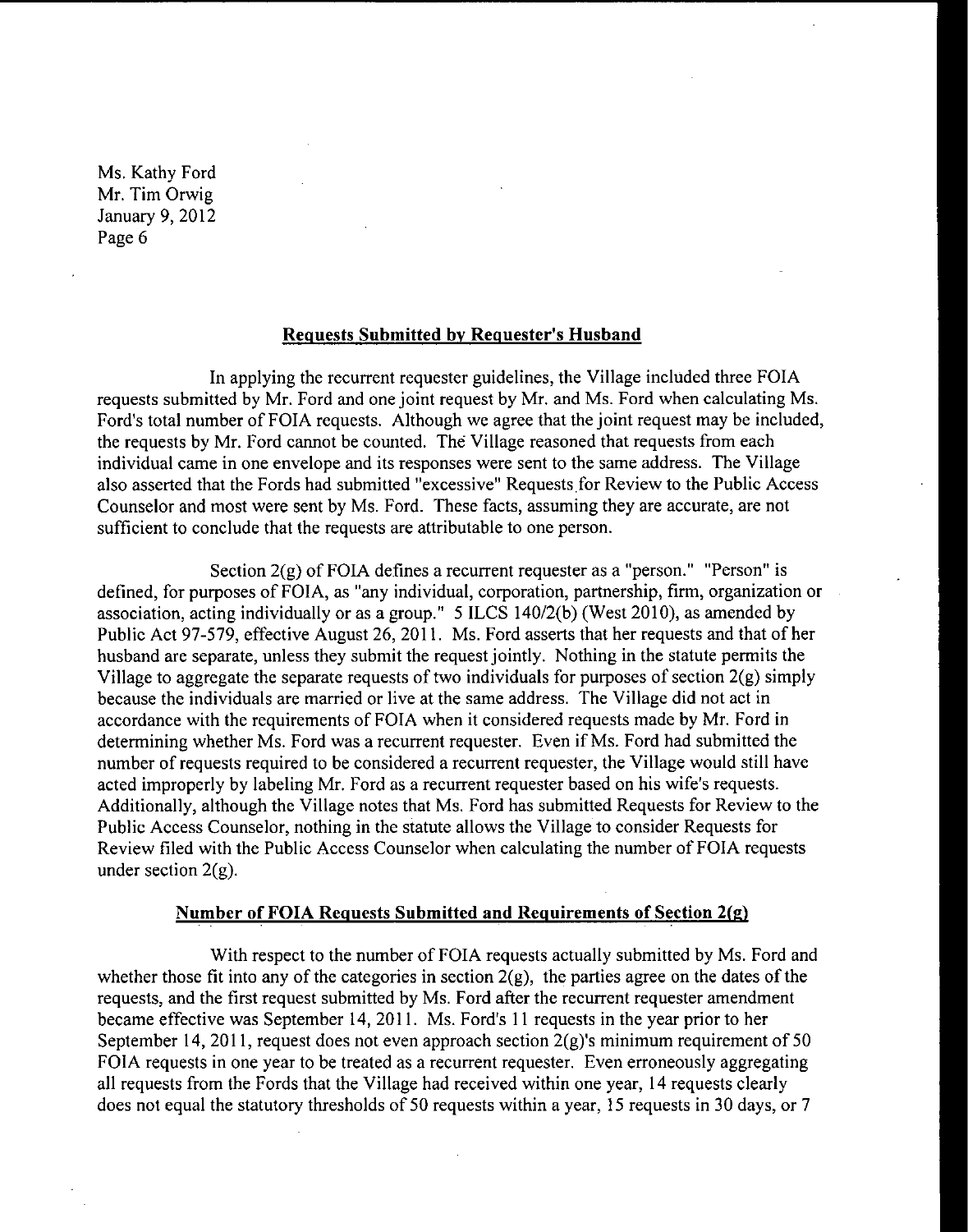requests in 7 days. The Village had no legitimate basis on which to declare Ms. Ford, Mr. Ford, or Ms. and Mr. Ford jointly as recurrent requesters.

## Public Body's Response

We also note that, in addition to improperly determining that Ms. Ford and Mr. Ford were recurrent requesters, the Village failed to follow the statutory procedure for notifying Ms. Ford of its determination. Although the Village did advise Ms. Ford within <sup>5</sup> days that she was being treated as a recurrent requester, that letter did not explain why she was being treated as such, nor did the Village explain the possible responses that it would provide within 21 days. The statute requires a public body to include in the notification the reasons why it is treating the request as recurrent under subsection  $2(g)$ , as well as to explain the potential responses it may provide. The Village did respond to Ms. Ford's FOIA request within 21 business days. However, because Ms. Ford was improperly treated as a recurrent requester, the Village should have responded within <sup>5</sup> days.

### FINDINGS AND CONCLUSIONS

After full review and giving due consideration to the arguments of the parties, the Public Access Counselor's findings, and the applicable law, the Attorney General finds that:

1) On September 14, 2011, Ms. Kathy Ford submitted a FOIA request to the Village requesting, among other things, records relating to Village meetings and financial records.

2) On September 21, 2011, the Village notified Ms. Ford that it was treating her as <sup>a</sup> recurrent requester, and advised that they would respond to her FOIA request within 21 business days.

3) On September 23, 2011, Ms. Ford submitted to the Public Access Counselor a Request for Review of the Village's September 21, 2011, determination that she was a recurrent requester. Ms. Ford's Request for Review was timely filed and otherwise complies with section 9.5(a) of FOIA (5 ILCS 140/9.5(a) (West 2010), as amended by Public Act 97-579, effective August 26, 2011). Therefore, the Attorney General may issue <sup>a</sup> binding opinion with respect to the Village's decision to treat Ms. Ford as a recurrent requester.